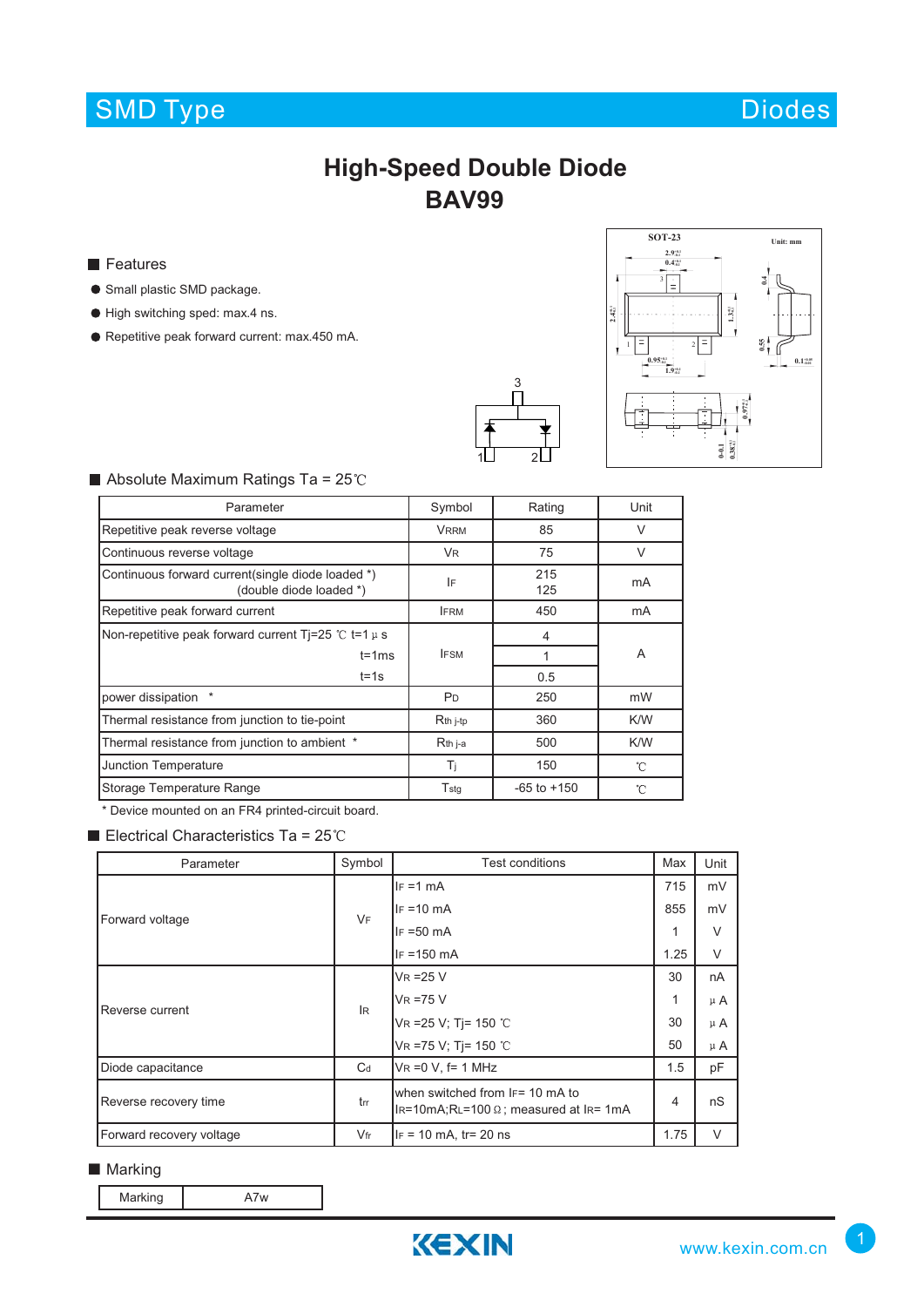# SMD Type Diodes and Diodes Diodes Diodes and Diodes Diodes and Diodes and Diodes Diodes and Diodes Diodes and Diodes

## **BAV99**

## **Typical Characteristics**



Device mounted on an FR4 printed-circuit board.

Fig.2 Maximum permissible continuous forward current as a function of ambient temperature.



- (1)  $T_j = 150$  °C; typical values.
- (2)  $T_j = 25 °C$ ; typical values.
- (3)  $T_j = 25 \degree C$ ; maximum values.
- Fig.3 Forward current as a function of forward voltage.



Fig.4 Maximum permissible non-repetitive peak forward current as a function of pulse duration.